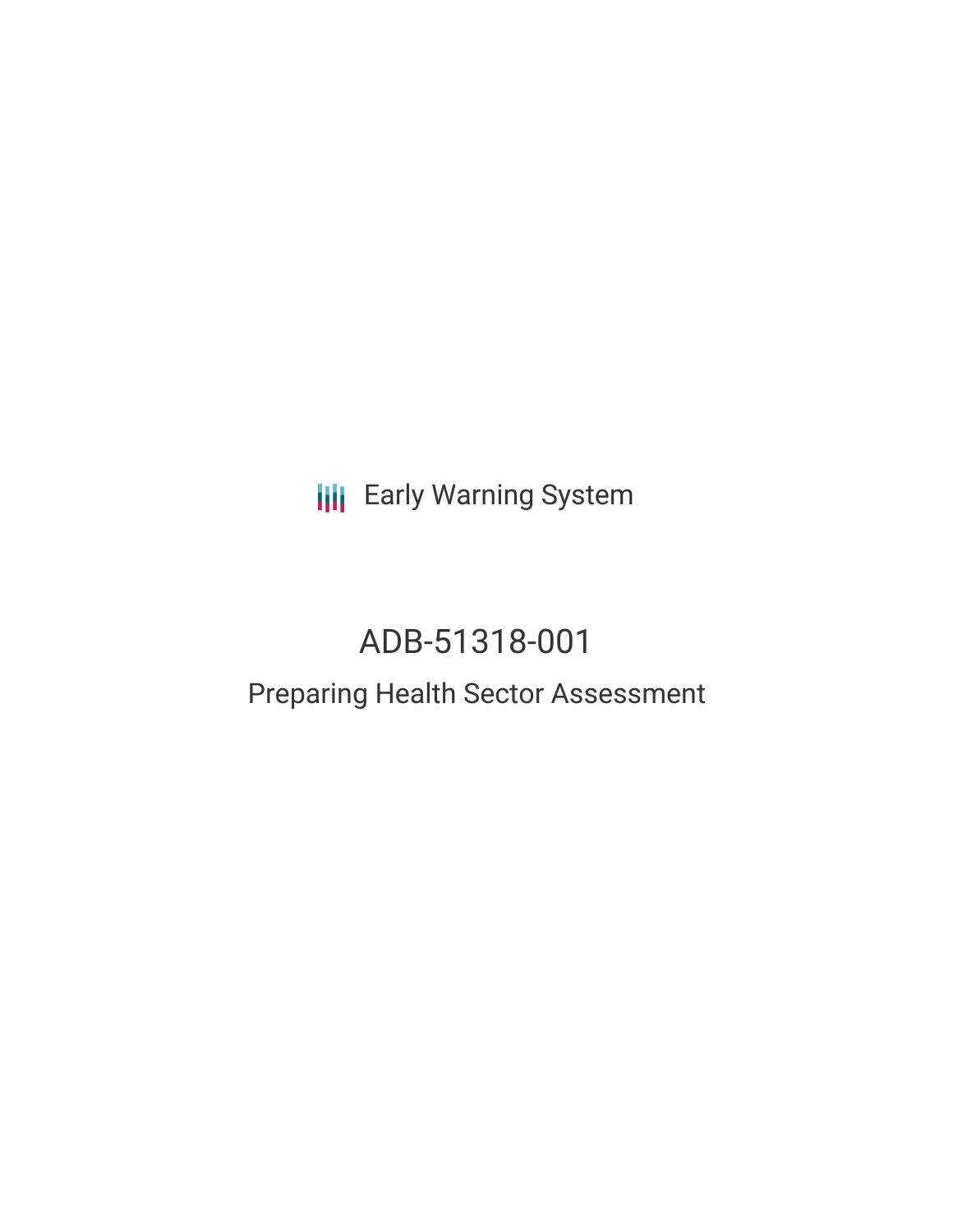

## **Quick Facts**

| <b>Countries</b>              | Pakistan                     |
|-------------------------------|------------------------------|
| <b>Financial Institutions</b> | Asian Development Bank (ADB) |
| <b>Status</b>                 | Active                       |
| <b>Bank Risk Rating</b>       | U                            |
| <b>Voting Date</b>            | 2017-09-27                   |
| <b>Borrower</b>               | Government of Pakistan       |
| <b>Sectors</b>                | <b>Education and Health</b>  |
| <b>Investment Type(s)</b>     | Fund                         |
| <b>Grant Amount (USD)</b>     | $$0.23$ million              |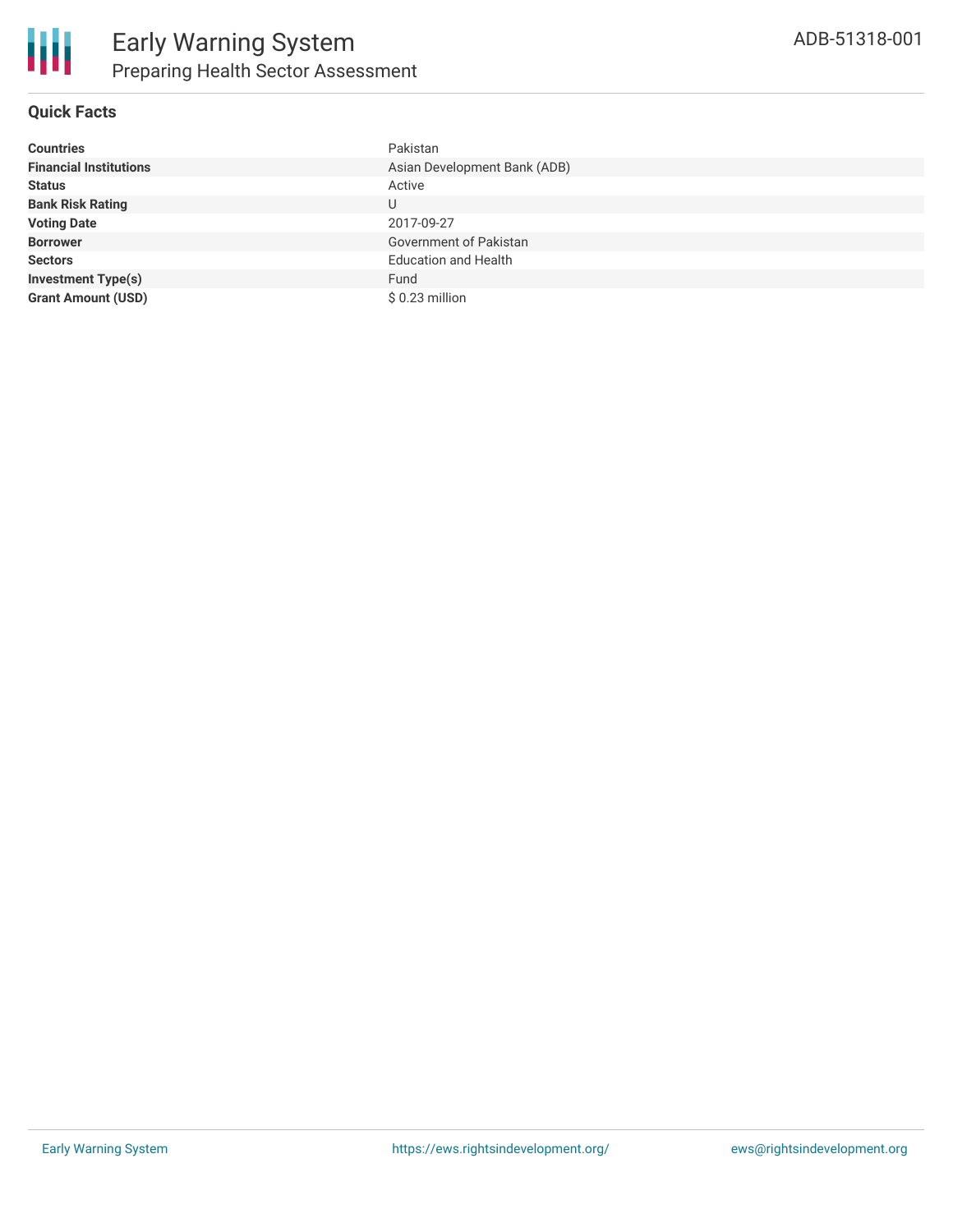

## **Project Description**

#### **DESCRIPTION**

In line with the authority delegated to country directors or heads of divisions to approve small-scale technical assistance (TA), we request approval of the subject small-scale transaction TA amounting to \$225,000 to be financed on a grant basis by ADB's Technical Assistance Special Fund (TASF 6). This TA will become effective upon approval; and such approval will be reported to the Board in the Quarterly Summary Report on Small-Scale and Supplementary Technical Assistance Projects not exceeding \$225,000.

ADB will finance the SSTA to carry out an assessment that will examine delivery of health services particularly hospital sector, focusing on quality of health care, public financial management of the health sector, and health seeking behavior of the population. With all the ongoing initiatives, there is need for a consistent policy framework to coordinate and align all the reform initiatives and prevent system fragmentation by reforms implemented in silos. The sector assessment will inform the new Health Strategy for the province and will distill the policy matrix for an upcoming policy-based loan.

#### PROJECT RATIONALE AND LINKAGE TO COUNTRY/REGIONAL STRATEGY

ADB received request for assistance in strengthening health systems, especially, secondary hospitals, and critical part of tertiary hospitals, and introduction of public private partnerships in hospitals, from health departments of Punjab, KP, and Sindh. Given substantial investments by provincial governments often with development partners (e.g. Department for International Development [DFID], World Bank, and United Nations Children's Fund) in primary health care, strengthening the hospital sector and integration of primary and secondary health care indeed a logical next step.

Following the mission in May 2017, Government of Khyber Pakhtunkhwa (GoKP) in particular, send urgent request for ADB's financial support for supporting its health sector reforms, and a program was included in the 2018 pipeline of the Country Operation and Business Plan, as of August 2017, and requested possible approval the program by May 2018. Given the urgency of program preparation and also expected similar request from other provinces, this SSTA is proposed to conduct essential due diligence required for preparing a solid program for supporting health sector reforms in KP, but also support necessary analysis in other provinces.

#### IMPACT

Health status of the population in the province is improved.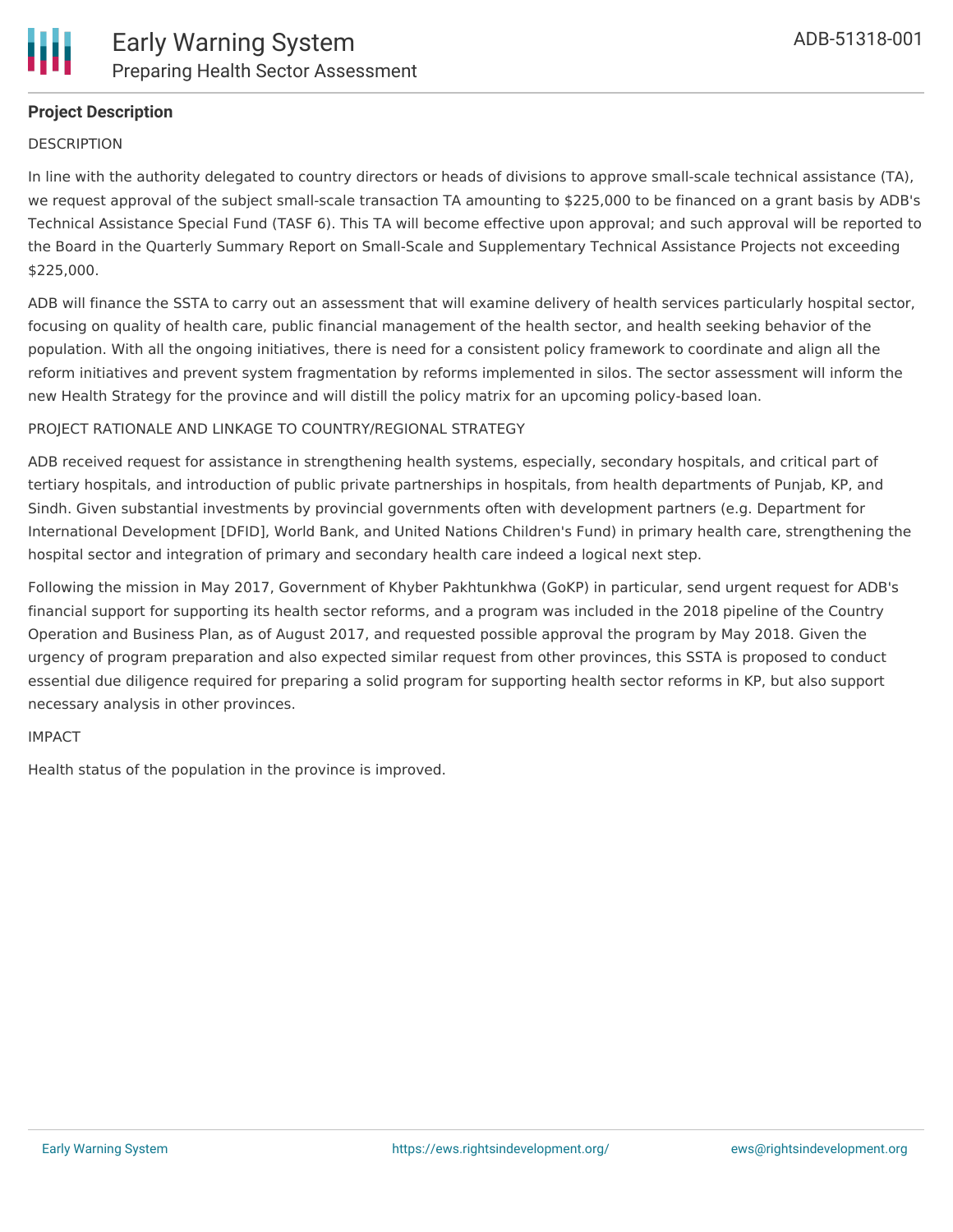## **Investment Description**

Asian Development Bank (ADB)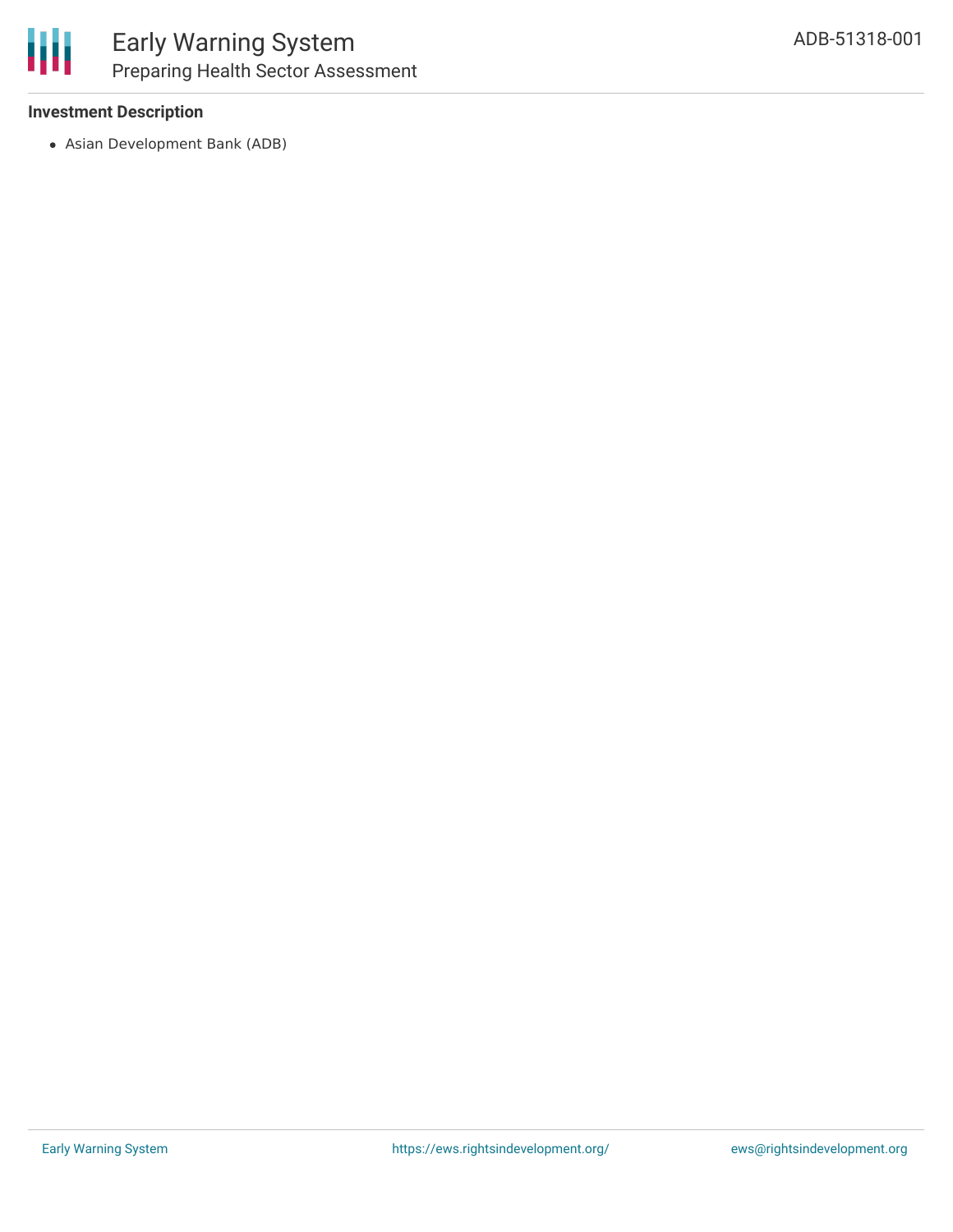

## **Contact Information**

#### ACCOUNTABILITY MECHANISM OF ADB

The Accountability Mechanism is an independent complaint mechanism and fact-finding body for people who believe they are likely to be, or have been, adversely affected by an Asian Development Bank-financed project. If you submit a complaint to the Accountability Mechanism, they may investigate to assess whether the Asian Development Bank is following its own policies and procedures for preventing harm to people or the environment. You can learn more about the Accountability Mechanism and how to file a complaint at: http://www.adb.org/site/accountability-mechanism/main